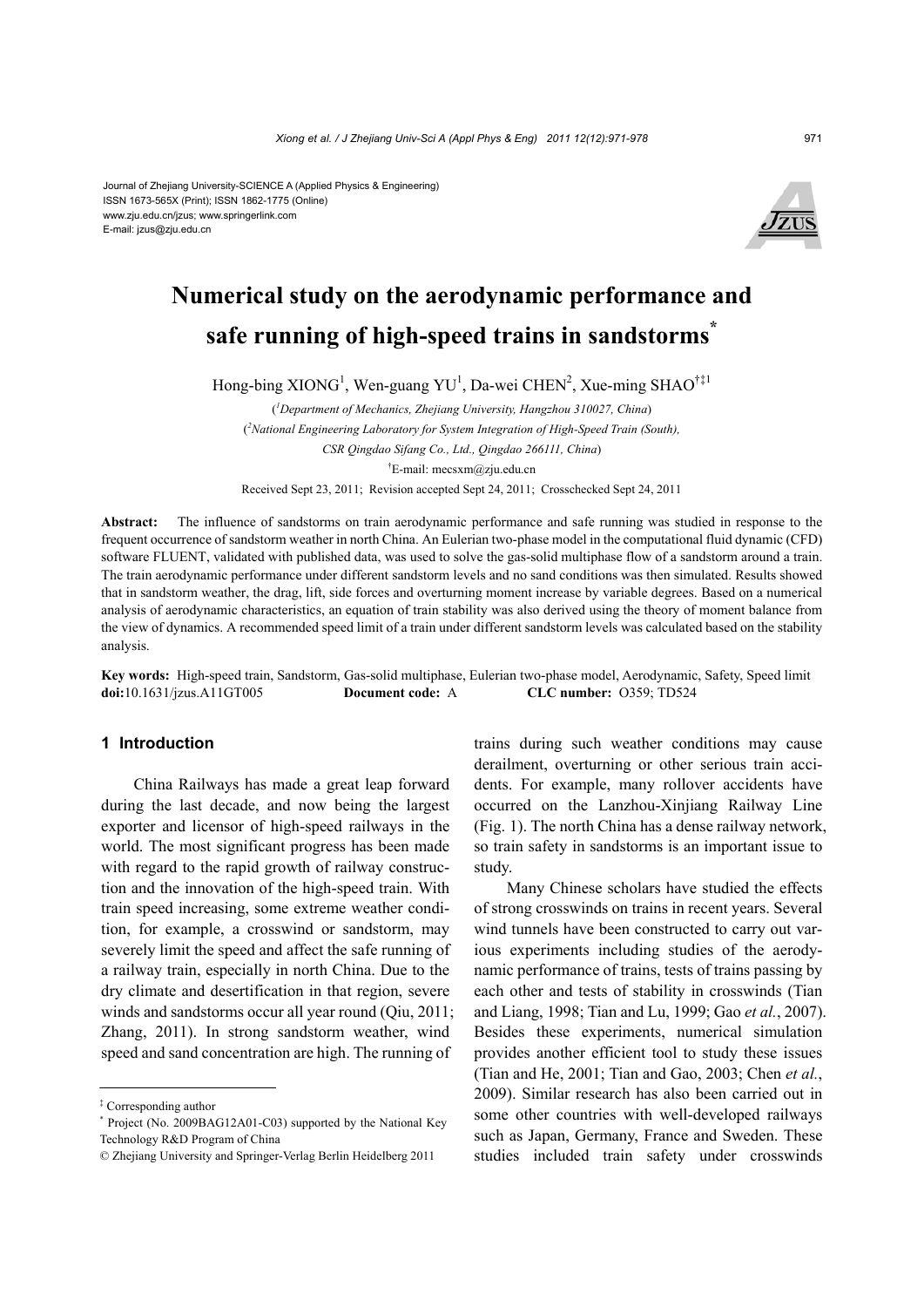(Sanquer *et al.*, 2004; Baker, 2010), train slipstream effect, and drag reduction and aerodynamic performance (Watkinsa *et al.*, 1992). However, for trains under sandstorm conditions, less attention has been paid and their effects on the aerodynamic characteristics and train safety are unknown.



**Fig. 1 Overturning accidents on Lanzhou-Xinjiang Railway Line on Feb. 28, 2007 (reported by China Daily)**

A sandstorm is a typical two-phase flow problem with gas air and solid sand particles. Currently, this kind of flow is modeled mainly using two approaches: the Eulerian-Lagrangian (EL) and Eulerian-Eulerian (EE). In EL (Kuo *et al.*, 2002; Lun, 1984), the fluid is treated as a continuum phase by solving the Navier-Stokes equation, while the dispersed-phase is solved by tracking a large number of individual particles. Though providing more details of the particle phase, the EL approach is not suitable for large-scale engineering simulation with numerous dispersed particles, due to the limitations of finite memory capacity and CPU efficiency. The EE approach is more efficient and usually more complex (Ding, 1990; Gidaspow, 1994). In EE, each phase is treated as a continuous medium that may interpenetrate other phases, and is described by a set of equations with regard to momentum, continuity and energy. EE has been successfully applied to the simulation of pneumatic transport, fluidized beds, and other gas-solid multiphase flows with large numbers of particles in large equipment (van Wachem *et al.*, 1998; Zha, 2000). EE has also been used to simulate the influence of sandstorms on high-rise buildings (Wang and Wu, 2009). The train simulation in this study was complicated by the large computational domain and the large number of particles. Therefore, the EE approach was chosen instead of EL.

In this paper, the EE two-phase model is used to simulate the sandstorm flow around a train. Firstly, the numerical model is validated using published data. Then, the train aerodynamic performance under different sandstorm levels and no sand conditions is investigated. Finally, an equation of train stability is derived using the theory of moment balance from the view of dynamics, and a recommended speed limit for the train is calculated for different sandstorm levels.

# **2 Mathematical model and numerical simulation**

# **2.1 Eulerian-Eulerian multiphase model**

The continuity equation for the *k*th phase is

$$
\frac{\partial}{\partial t}(f_k \rho_k) + \nabla (f_k \rho_k U_k) = 0, \tag{1}
$$

where the subscript *k* represents different phases: when  $k=g$ , it represents gas, when  $k=s$ , it represents the solid particle phase;  $f_k$  represents the volume fraction of the *k* phase. In current EE models,  $f_k + f_s = 1$ .  $\rho_k$  represents the density of the *k* phase,  $\rho_g$ = 1.225kg/m<sup>3</sup>,  $\rho_s$ =2500 kg/m<sup>3</sup>; and  $U_k$  represents the velocity of the *k* phase.

The momentum equation of the gas phase is

$$
\frac{\partial}{\partial t} (f_{g}\rho_{g}U_{g}) + \nabla (f_{g}\rho_{g}U_{g}U_{g})
$$
\n
$$
= -f_{g}\nabla p + \nabla \tau_{g} + f_{g}\rho_{g}g + K_{sg}(U_{s} - U_{g}),
$$
\n(2)

where *p* represents the pressure of the gas phase and solid phase.  $\tau_g$  is the viscous shear tensor of gas. *g* is acceleration due to gravity,  $g=9.8 \text{ m/s}^2$ , and  $K_{sg}=K_{gs}$ represents the gas-solid momentum exchange term.

The momentum equation of solid phase is

$$
\frac{\partial}{\partial t}(f_s \rho_s U_s) + \nabla(f_s \rho_s U_s U_s) \n= -f_s \nabla p - \nabla p_s + \nabla \tau_s + f_s \rho_s g + K_{gs}(U_g - U_s),
$$
\n(3)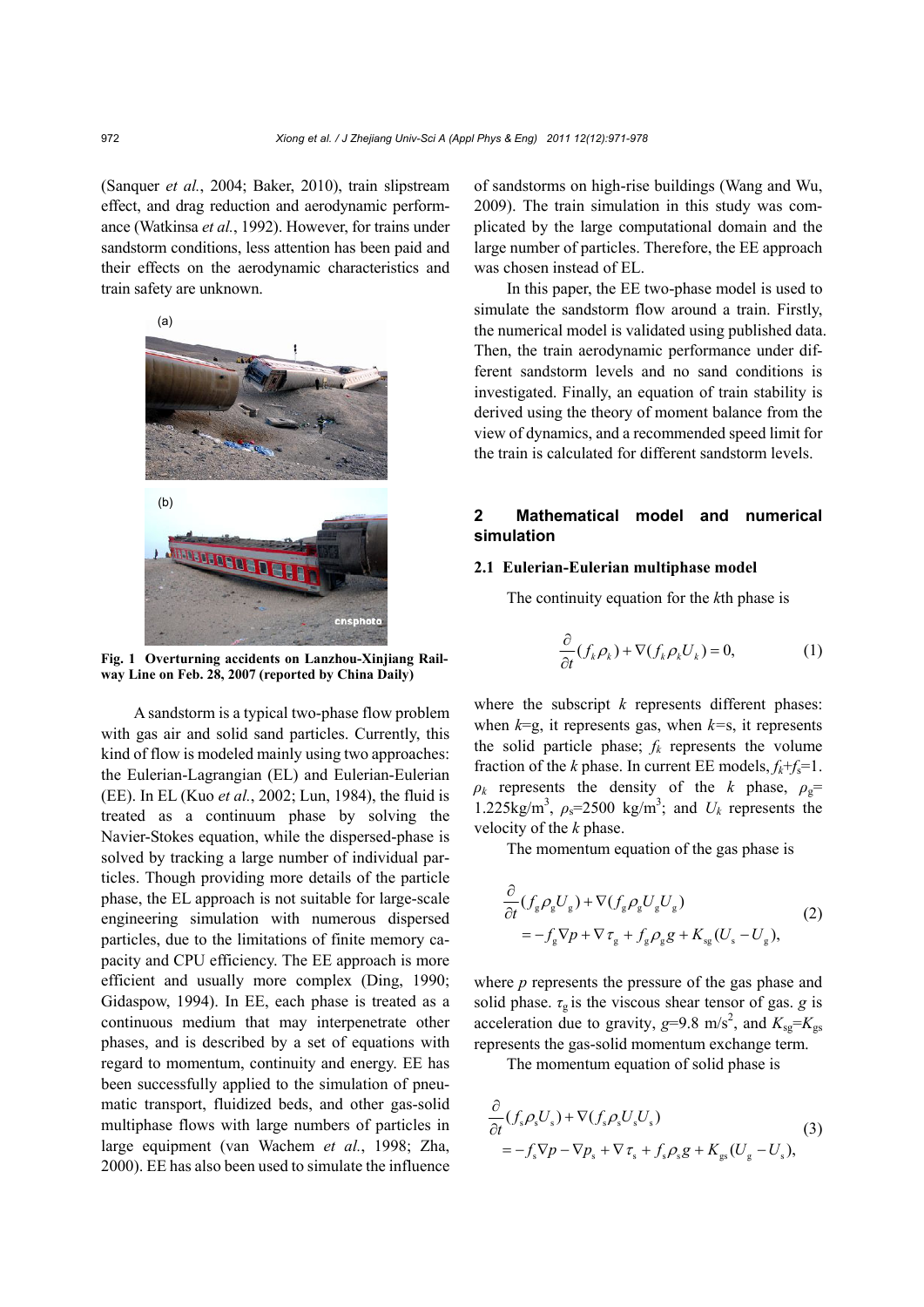where  $p_s$  is the pressure of solid:  $p_s = \alpha_s \rho_s \theta_s +$  $2\rho_s(1+e_s)\alpha_s^2 g_0\theta_s$ ,  $e_s=0.7$  is the coefficient of restitution, and  $g_0$  is the radical distribution function, which represents the probability of collision between sand.  $\theta_s$  is the temperature of the sand and varies in direct ratio to the random kinetic energy of sand. The same model has been used in our group to study the train aerodynamic performance and safe operation under strong rainstorm condition (Shao *et al.*, 2011).

## **2.2 Computational simulation**

The train in this study is a simplified model of the CRH2 (China Railway High-Speed 2), including three coaches: the head, middle and tail (Zhang, 2008). To fully develop the flow around the train and to ensure the accuracy of the results, a large semicylindrical numerical wind tunnel was established as the computational domain. The tunnel was 400 m wide in the horizontal direction, 600 m long in the axial direction and 200 m high in the vertical direction (Fig. 2a). The train had a length of 76.2 m, and was located on the centerline of the tunnel with an axial distance of 200 m from the train centroid to the tunnel inlet. In the preprocessing of mesh generation, a tetrahedral/hexahedral hybrid grid was adopted (Fig. 2b), and the number of grids was about 1.26 million.



**Fig. 2 Computional domain (a) and grid (b)** 

The velocity inlet and pressure outlet boundary conditions were adopted for both gas and solid phases. Owing to the small volume of the sand fraction, constant velocities of fluid and solid were specified equally with given phase fractions. For the gas phase, no slip wall boundary condition was adopted for the train walls. For the solid phase, a partial slip boundary condition was adopted with a specified specularity coefficient of 0.1.

#### **2.3 Validation of the numerical model**

## 2.3.1 Verification of Eulerian two-phase model

To verify the accuracy of the Eulerian two-phase model in the external flow, we first used an Eulerian two-phase mode to simulate the aerodynamic characteristics of the airfoil NACA64-210 in a rain environment, and compared the numerical results with published experimental data (Bezos *et al.* 1992). The drag force  $(C_d)$  at different angle of attack  $(\alpha_a)$  was illustrated in Figs. 3 and 4 for experiments and simulations, respectively. Our simulation results agreed reasonably well with the experimental data.



**Fig. 3 Experimental results for the drag coefficient of an airfoil under no rain and rain environments**



**Fig. 4 Numerical results for the drag coefficient of an airfoil under no rain and rain environments**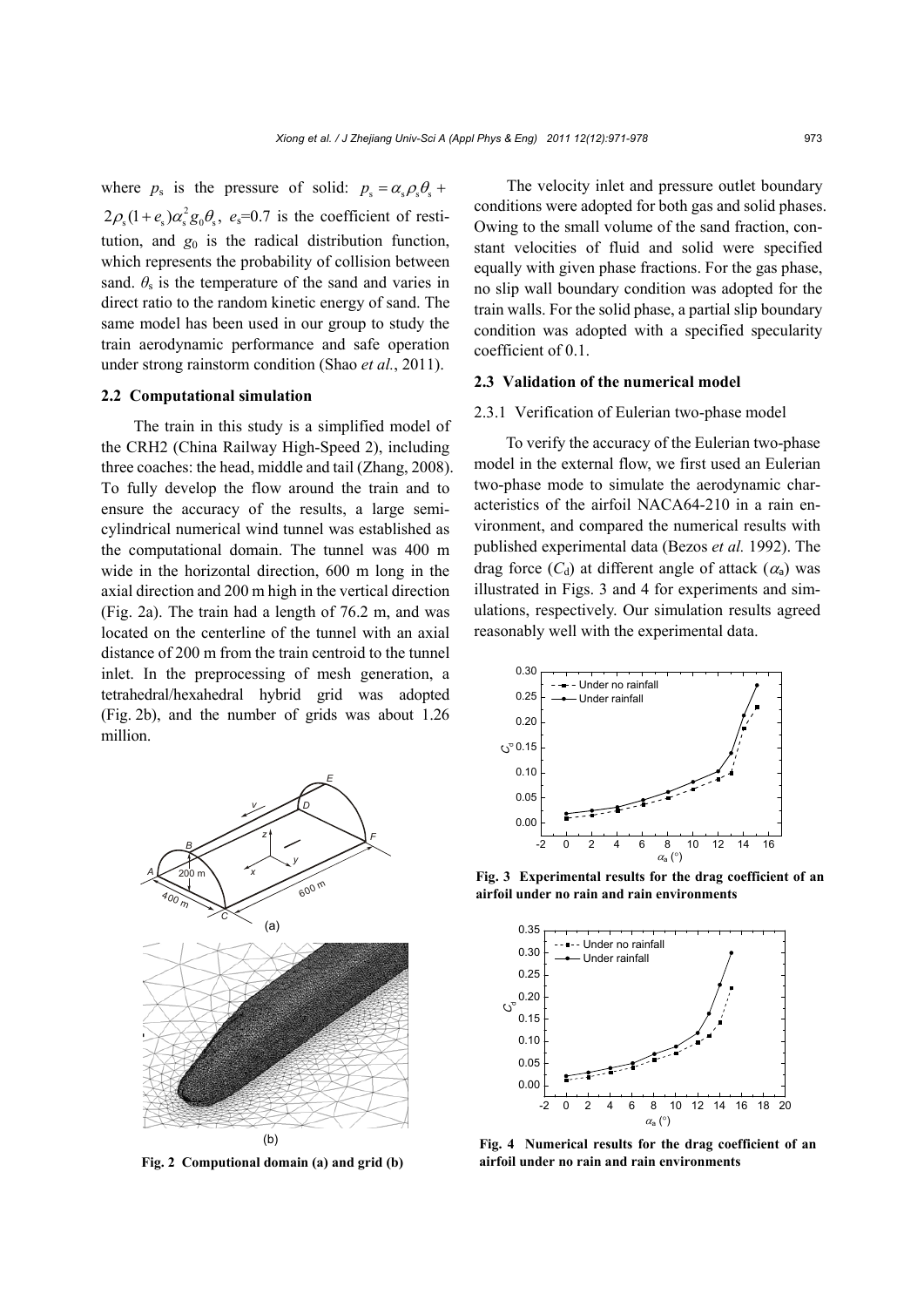## 2.3.2 Verification of the train model

To validate the train model of numerical simulation, grid dependency was conducted with three sizes of grid generation: 1.95 million, 1.26 million and 0.54 million, respectively. Comparing the train aerodynamic performance, we found that the difference between the results from 1.26 million grids and from 1.95 million grids was only about 2%, while the result from 0.54 million grids was very different from those two cases. Therefore, considering the accuracy and efficiency of calculation, 1.26 million grids were adopted.

In this study, we reduced the geometrical complexity and used a simplified train model without the bogies, pantograph and windshield, for computational efficiency. In our previous study, the aerodynamic characteristics of the complete train model were calculated and gave a drag coefficient of  $C_x=0.385$ , compared with the experimental data result of  $C_x=0.393$  (Zhang and Xiong, 2011). The good correspondence of these results demonstrates that our numerical model for the CRH2 train is reliable.

## **3 Results and discussion**

Sandstorm weather is divided into six levels according to its intensity. The typical values of sand concentration and wind velocity for different sandstorm levels are shown in Table 1.

The aim of this study was to simulate the aerodynamic performance of the train in different wind speeds and different sandstorm levels. Detailed cases were as follows:

Under sand conditions, the speed of the train is  $V_t$ =300 km/h, and the sandstorm levels are floating dust, blowing dust, weak sandstorm, medium sandstorm, strong sandstorm, and particularly strong sandstorm (Table 1).

Under no sand conditions, the speed of the train is  $V_t$ =300 km/h, and the wind speeds (*V*) are 5, 10, 15, 20, 25, and 30 m/s , respectively, corresponding to the sandstorm levels.

Among the aerodynamic forces, the drag force  $F_x$ , lift force  $F_y$ , side force  $F_z$ , and overturning moment  $M_x$  play vital roles in train aerodynamics and safe running in sandstorm conditions. Therefore, we will first focus on the influence of sand on these forces.

## **3.1 Influence of sand on the drag force**

The drag force of the train under sand conditions and no sand conditions are shown in Fig. 5.  $F_{x0}$  and  $F_{x1}$  represent the drag under no sand conditions and sand conditions, respectively. From the curve  $F_{x0}$ , we find that the drag increases when there is a crosswind. Note that the drag decreases at a relatively large wind speed, though drag force increases with the wind speed. The reason is that the drag is based on the sum of train and wind velocity. The trend curve of  $F_{x1}$  is similar to that of  $F_{x0}$ , but the values of  $F_{x1}$  are much bigger than those of  $F_{x0}$ , due to the effects of the sand. So we can conclude that the sand increases the drag force of the train, and the higher the level of sandstorm, the higher the increase in drag force.



**Fig. 5 Drag force of the train under no sand and sand environments**

| Sandstorm                     | $\text{TSP}^*$<br>(mg/m <sup>3</sup> ) | Volume fraction of sand | Wind speed $(m/s)$ |
|-------------------------------|----------------------------------------|-------------------------|--------------------|
| Floating dust                 | 0.4                                    | $1.6\times10^{-10}$     |                    |
| Blowing dust                  | 1.2                                    | $4.8 \times 10^{-10}$   | 10                 |
| Weak sandstorm                | 6                                      | $2.4 \times 10^{-9}$    | 15                 |
| Medium sandstorm              | 30                                     | $1.2 \times 10^{-8}$    | 20                 |
| Strong sandstorm              | 90                                     | $3.6 \times 10^{-8}$    | 25                 |
| Particularly strong sandstorm | 270                                    | $1.08 \times 10^{-7}$   | 30                 |

**Table 1 Wind speeds and sand concentrations for different sandstorm levels** 

\* TSP: total suspended particulate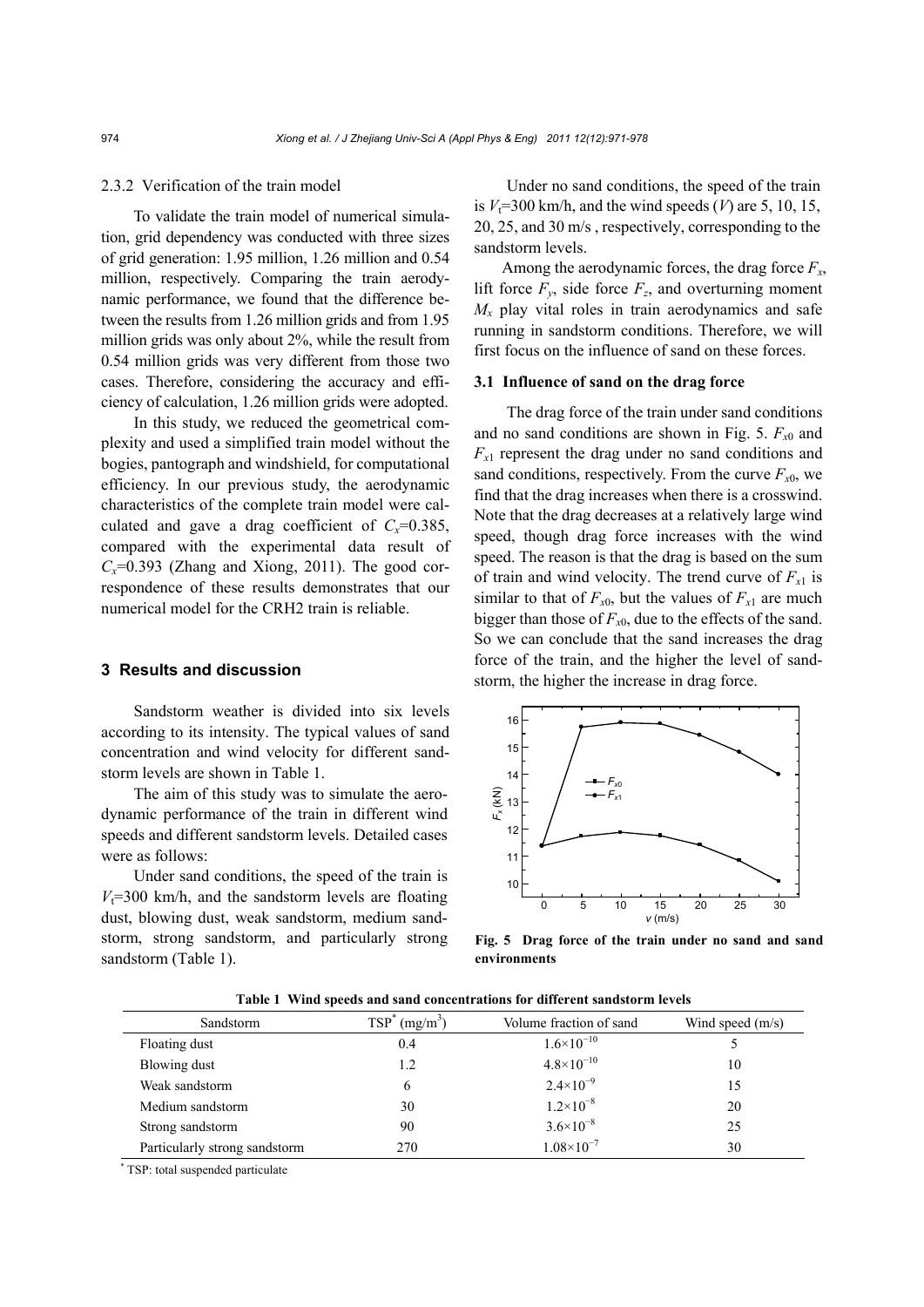## **3.2 Influence of sand on the lift force**

The lift force of a train is an important factor that affects its safety and comfort. A large lift force will bring instability and discomfort to the passengers, and may even cause the train to overturn. If the lift force is positive with an upward direction, the adhesive force between the wheels and the railway lines reduces so that the possibility of derailment increases. A negative lift force with a small value is favorable as it will increase the contact force between the wheels and the railway lines.

The lift forces of the train under sand conditions  $(F<sub>z1</sub>)$  and no sand conditions  $(F<sub>z0</sub>)$  are shown in Fig. 6. The trend of these two curves is the same: both  $F_{z1}$ and  $F_{z0}$  grow with the wind speed corresponding to sandstorm level. But the lift force under sand is bigger than that under no sand, and the difference grows with the sandstorm level. The force under particularly strong sandstorm conditions is about 50% larger than that under no sand conditions. So the sand increases the value of the lift force significantly: the stronger is the sandstorm, the higher the lift force, and the lower the train's stability.



**Fig. 6 Lift forces of the train under no sand and sand environments**

## **3.3 Influence of sand on the side force**

Owing to the asymmetric structure of flow around the train, the pressure distribution on the surface of the train is asymmetric, which leads to a differential pressure side force. Viscous shear stress acts on the surface that forms the side friction force. The sum of the differential pressure side force and the side friction force is the total side force  $F_v$  (Fig. 7).

As predicted, the side force increases with the

speed of the crosswind. The force under sand conditions  $(F_{\nu 1})$  is larger than that under no sand  $(F_{\nu 0})$ . The difference between them grows with the level of sandstorm. The side force under particularly strong sandstorm conditions increases by 33.5%. The sand increases the side force and may reduce the train's stability.



**Fig. 7 Side forces of the train under no sand and sand environments**

## **3.4 Influence of sand on the overturning moment**

The overturning moment,  $M_x$ , is the moment generated by the aerodynamics of the train around the vertical axis (*x*-axis) and tending to overturn the train (Fig. 8). The overturning moment significantly affects the stability of the train.  $M_x$  increases dramatically with crosswind, and also increases with wind speed. The value of overturning moment under sand conditions  $(M_{x1})$  is larger than that under no sand conditions  $(M_{x0})$ . The difference between  $M_{x0}$  and  $M_{x1}$  increases with the growing level of the sandstorm. So the sand reduces the stability of trains in a crosswind.



**Fig. 8 Overturning moments of the train under no sand and sand environments**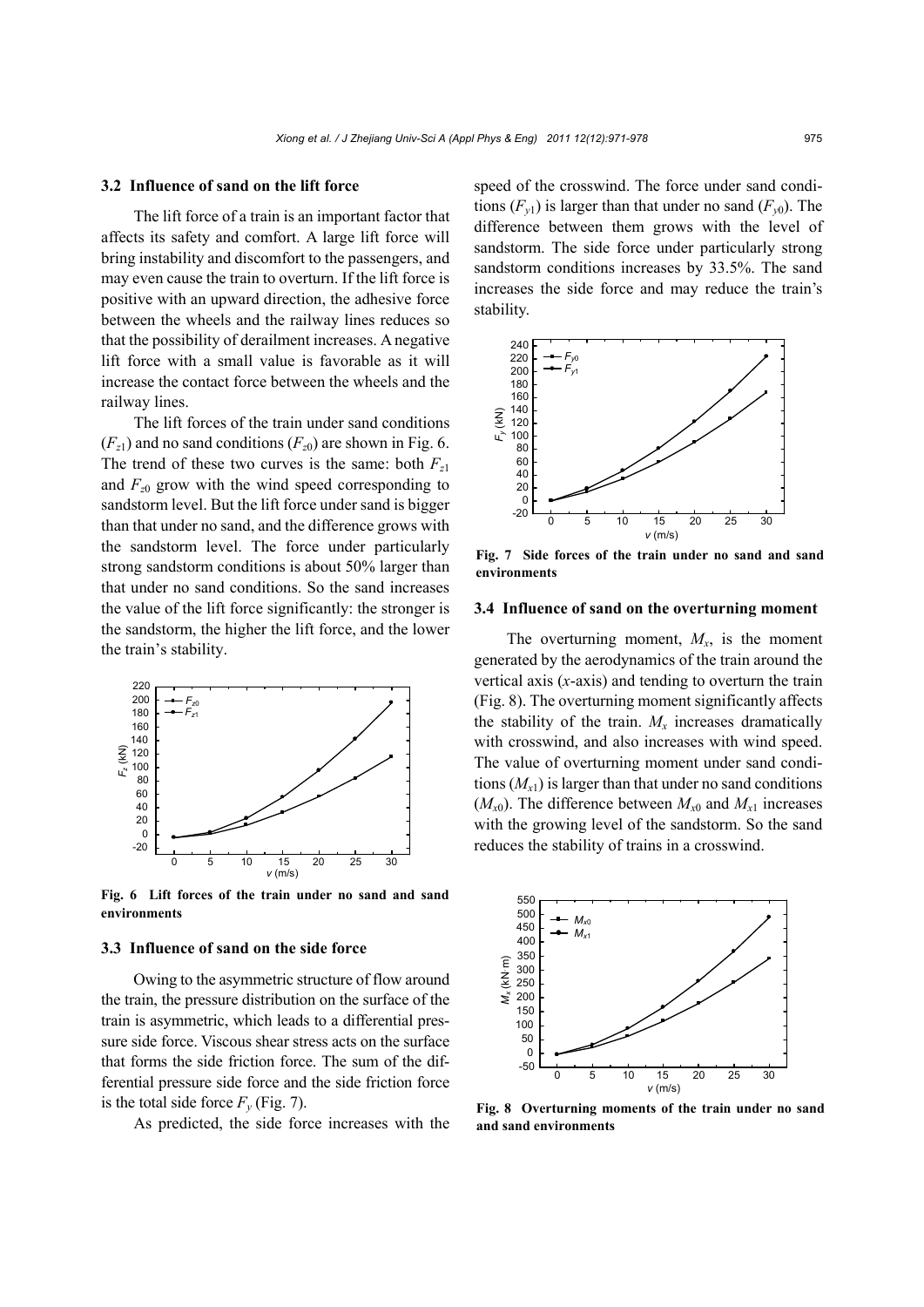# **3.5 Influence of sand on the train's safety and recommended speed limit under crosswind**

The stability of a train against overturning or derailment is usually used to evaluate safety performance when a train runs on straight or curved rails in a crosswind. When running on curved rails, the outer rail is higher than the inner rail and an unbalanced centrifugal force will be generated. The centrifugal force combined with the side force generated by a crosswind, and the inertia force of transversal vibration increase the possibility that the train will turn over. There are three ways in which a train may turn over: (1) Running on straight rails, the train will turn over in the direction of the crosswind; (2) Running on curved rails, the train will turn over in the direction from the inside rail to the outside rail; (3) Running on curved rails, the train will turn over in the direction from the outside rail to the inside rail.

The running stability of a train depends on several factors including its shape, size, and mass, the height of its center of gravity, and its running speed. The relationship between the running speed limit and the crosswind speed can be derived from the dynamic torque balance principle. The method and formulas have been studied (Gao and Tian, 2004; Tian, 2007). This method is used in this study to calculate the speed limit of a train under different speeds of crosswind and sand conditions. The influence of sand on the speed limit was then analyzed by comparing the results with those obtained under no sand conditions. The procedure to derive the relationship between the speed limit and wind speed is as follows.

Firstly, the aerodynamic performance, under sand and no sand conditions, at different yaw angles *α* were simulated in the CFD software FLUENT. The yaw angle, defined as the angle between the train velocity vector and the resultant velocity vector, varied from 0° to 180°. In this study, we assumed that the direction of the crosswind was perpendicular to the velocity of the train. The three aerodynamic coefficients  $C_v$ ,  $C_z$ , and  $C_{\text{mx}}$  were calculated. These coefficients are defined as follows:

$$
C_i = \frac{F_i}{\frac{1}{2}\rho V_{\text{TW}}^2 S}, \quad C_{\text{mi}} = \frac{M_i}{\frac{1}{2}\rho V_{\text{TW}}^2 SL}, \tag{4}
$$

where  $i=x$ ,  $y$ ,  $z$  for the force and moment components *F<sub>i</sub>* and *M<sub>i</sub>* in different direction,  $\rho$ =1.225 kg/m<sup>3</sup>, *S*= 268.34 m<sup>2</sup>,  $L=76.2$  m, and  $V<sub>TW</sub>$  represents the resultant velocity of train and wind speed. The curves of *C<sub>v</sub>*−*α*, *C<sub>z</sub>*−*α*, and *C*<sub>m*x*</sub>−*α* under two weather conditions were plotted, respectively (Fig. 9), and the fitting results of the relationships between the aerodynamic coefficients and yaw angle *α* were:

Under no sand conditions:

 $C_{\text{mx}}$ =−2.72777×10<sup>-9</sup>α<sup>3</sup>−4.9575×10<sup>-5</sup>α<sup>2</sup>+9.005×10<sup>-3</sup>α,  $C_y$ =−2.8445×10<sup>-9</sup> $\alpha^3$ −8.2909×10<sup>-5</sup> $\alpha^2$ +1.501×10<sup>-2</sup> $\alpha$ ,  $C_z$ =−2.8308×10<sup>-9</sup> $\alpha^3$ −9.5106×10<sup>-5</sup> $\alpha^2$ +1.721×10<sup>-2</sup> $\alpha$ .

Under sand conditions:

 $C_{\text{mx}}$ =−2.7789×10<sup>-9</sup> $\alpha^3$ −6.4072×10<sup>-5</sup> $\alpha^2$ +1.1615×10<sup>-2</sup> $\alpha$ ,  $C_y$ =−2.918×10<sup>-9</sup> $\alpha^3$ −1.07220×10<sup>-4</sup> $\alpha^2$ +1.9386×10<sup>-2</sup> $\alpha$ ,  $C_z$ =−3.1229×10<sup>-9</sup> $\alpha$ <sup>3</sup>−1.229×10<sup>-4</sup> $\alpha$ <sup>2</sup>+2.2213×10<sup>-2</sup> $\alpha$ .

Finally, taking the results above to the moment balance formulas, the speed limits of the train running on straight or curved rails under different crosswind speeds and sand conditions were calculated (Tables 2 and 3).

Form Tables 2 and 3, we find that, at the same yaw angle, the speed limit of train is the highest on curved rails when the train is to turn over from the outside to the inside rails; the limit speed is the lowest when the train is to turn over from the inside to the outside rails; the limit speed on straight rails is intermediate. At the same yaw angle, the limit speed of the train under sand conditions is smaller than that under no sand conditions, decreasing about 10%–15%. In other words, a sandstorm reduces the safe speed limit of trains at a given crosswind speed. The safe running performance is reduced in sandstorm weather.



**Fig. 9 Aerodynamic coefficients under no sand and sand conditions**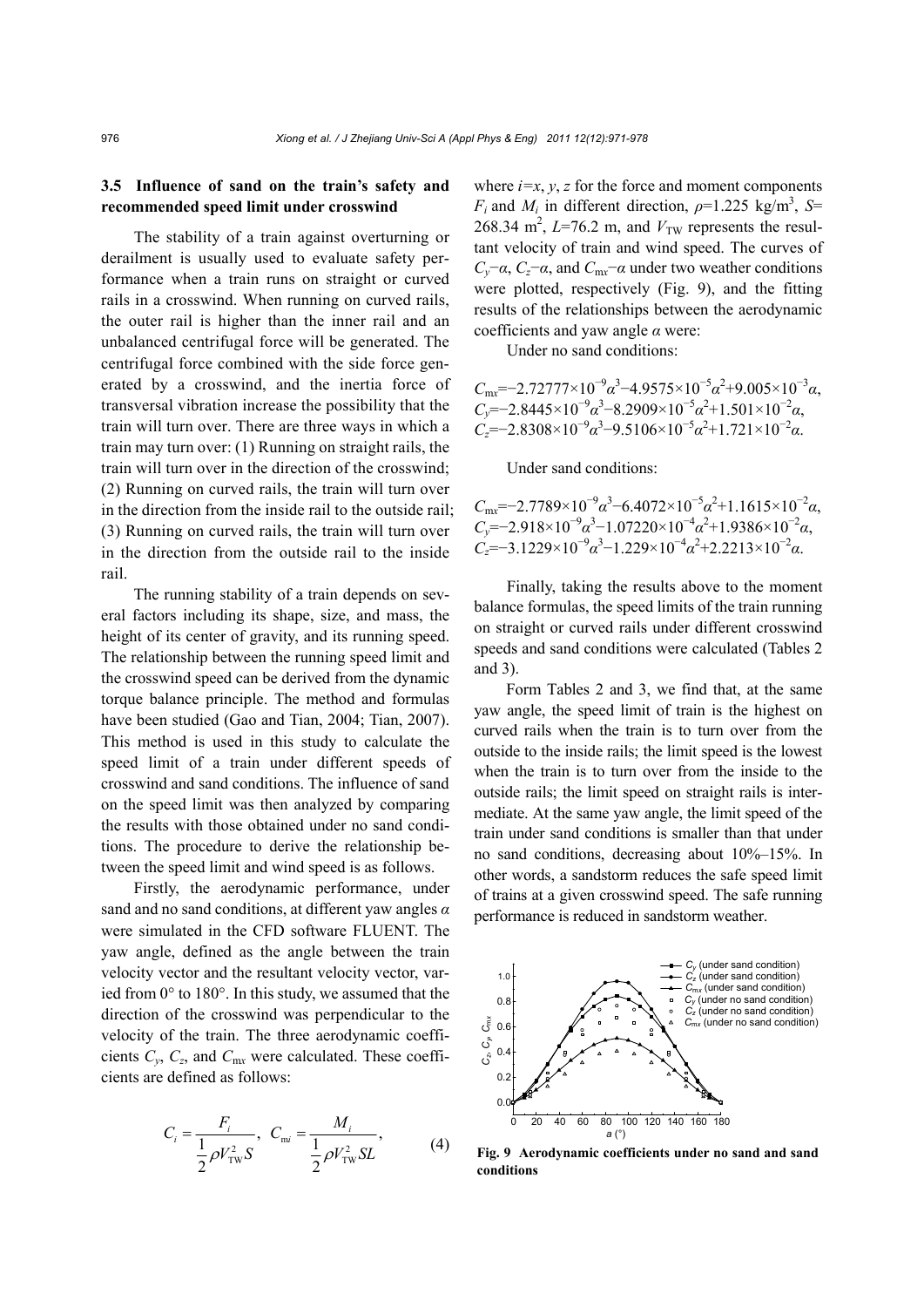| $\alpha$ (° | Straight line     |                   | Turning form outside to inside. |                   | Turning form inside to outside |                   |
|-------------|-------------------|-------------------|---------------------------------|-------------------|--------------------------------|-------------------|
|             | $V_{\rm w}$ (m/s) | $V_{\rm t}$ (m/s) | $V_{\rm w}$ (m/s)               | $V_{\rm t}$ (m/s) | $V_{\rm w}$ (m/s)              | $V_{\rm t}$ (m/s) |
| 15          | 17.799            | 66.461            | 20.799                          | 77.666            | 15.718                         | 58.691            |
| 30          | 25.494            | 44.184            | 27.490                          | 47.643            | 23.797                         | 41.243            |
| 45          | 31.022            | 31.047            | 32.689                          | 32.716            | 29.513                         | 29.536            |
| 60          | 34.892            | 20.170            | 36.406                          | 21.045            | 33.485                         | 19.356            |
| 75          | 37.205            | 9.996             | 38.644                          | 10.382            | 35.853                         | 9.632             |
| 90          | 37.979            | 0.030             | 39.389                          | 0.0314            | 36.640                         | 0.029             |

**Table 2 Relationship between the train speed limit and crosswind speed under no sand conditions**

 $V_t$ : limit speed of train;  $V_w$ : limit speed of wind

**Table 3 Relationship between the train speed limit and crosswind speed under sand conditions**

| (0)<br>$\alpha$ ( | Straight line     |                   | Turning form outside to inside. |                   | Turning form inside to outside |                   |
|-------------------|-------------------|-------------------|---------------------------------|-------------------|--------------------------------|-------------------|
|                   | $V_{\rm w}$ (m/s) | $V_{\rm t}$ (m/s) | $V_{\rm w}$ (m/s)               | $V_{\rm t}$ (m/s) | $V_{\rm w}$ (m/s)              | $V_{\rm t}$ (m/s) |
| 15                | 15.669            | 58.507            | 17.561                          | 65.573            | 14.215                         | 53.081            |
| 30                | 22.444            | 38.898            | 23.721                          | 41.112            | 21.297                         | 36.910            |
| 45                | 27.312            | 27.334            | 28.375                          | 28.398            | 26.312                         | 26.333            |
| 60                | 30.722            | 17.759            | 31.678                          | 18.312            | 29.801                         | 17.227            |
| 75                | 32.764            | 8.802             | 33.667                          | 9.045             | 31.886                         | 8.567             |
| 90                | 33.442            | 0.027             | 34.330                          | 0.027             | 32.577                         | 0.0259            |

*V*<sub>t</sub>: limit speed of train;  $V_w$ : limit speed of wind

# **4 Conclusions**

In this paper, an EE multiphase model was used to study the performance of a train running under different levels of sandstorm weather, and the results were compared with that from no sand conditions. The influence of sand on aerodynamic performance was analyzed parametrically. Results indicate that the drag, lift, side forces and overturning moment increase in sandstorm weather, and the sand effect increases with the level of sandstorm. Finally, according to the quasi-static analysis method of moment balance, the safe running speed limit of the train was calculated under sandstorm conditions and no sand conditions. The results indicated that a sandstorm reduces the speed limit of the train.

#### **References**

- Baker, C.J., 2010. The simulation of unsteady aerodynamic cross wind forces on trains. *Journal of Wind Engineering and Industrial Aerodynamics*, **98**(2):88-99.
- Bezos, G.M., Dunham, R.E., Gentry, G.L., Melson, W.E., 1992. Wind Tunnel Aerodynamic Characteristics of a Transport-Type Airfoil in a Simulated Heavy Rain. Environment Technical Report, NASA Technical Paper,

**3184**:66-87.

- Chen, R.L., Zeng, Q.Y., Zhong, X.G., Xiang, J., Guo, X.G., Zhao, G., 2009. Numerical study on the restriction speed of train passing curved rail in cross wind. *Journal of Science in China Series*, **52**(7):2037-2047. [doi:10.1007/ s11431-009-0202-5]
- Ding, J.M., Gidaspow, D., 1990. A bubbling fluidization model using kinetic theory of granular flow. *AIChE Journal*, **36**(4):523-538.
- Gao, G.J., Tian, H.Q., 2004. Effect of strong crosswind on the stability of trains running on the Lanzhou-Xinjiang railway line. *Journal of the China Railway Society*, **26**(4): 36-41.
- Gao, G.J., Tian, H.Q., Miao, X.J., 2007. Research on the stability of box-car on Qinghai-Tibet Railway Line under strong cross wind. *Science Paper Online*, **2**(9):684-987.
- Gidaspow, D., 1994. Multiphase Flow and Fluidization. Academic Press, Boston.
- Kuo, H.P., Knight, P.C., Tsuji, Y., 2002. The influence of DEM simulation parameters on the particle behaviour in a V-mixer. *Chemical Engineering Science*, **57**:3621-3638.
- Lun, C.K.K., Savage, S.B., Jeffrey, D.J., Chepurniy, N., 1984. Kinetic theories for granular flow: inelastic particles in Couette flow and slightly inelastic particles in a general flowfield. *Journal of Fluid Mechanics*, **140**:223-256.
- Qiu, X.F., Zeng, Y., Miu, Q.L., 2011. Temporal-spatial distribution as well as tracks and source areas of sand-dust storms in China. *Actageographica Sinica*, **56**(3):318-319.